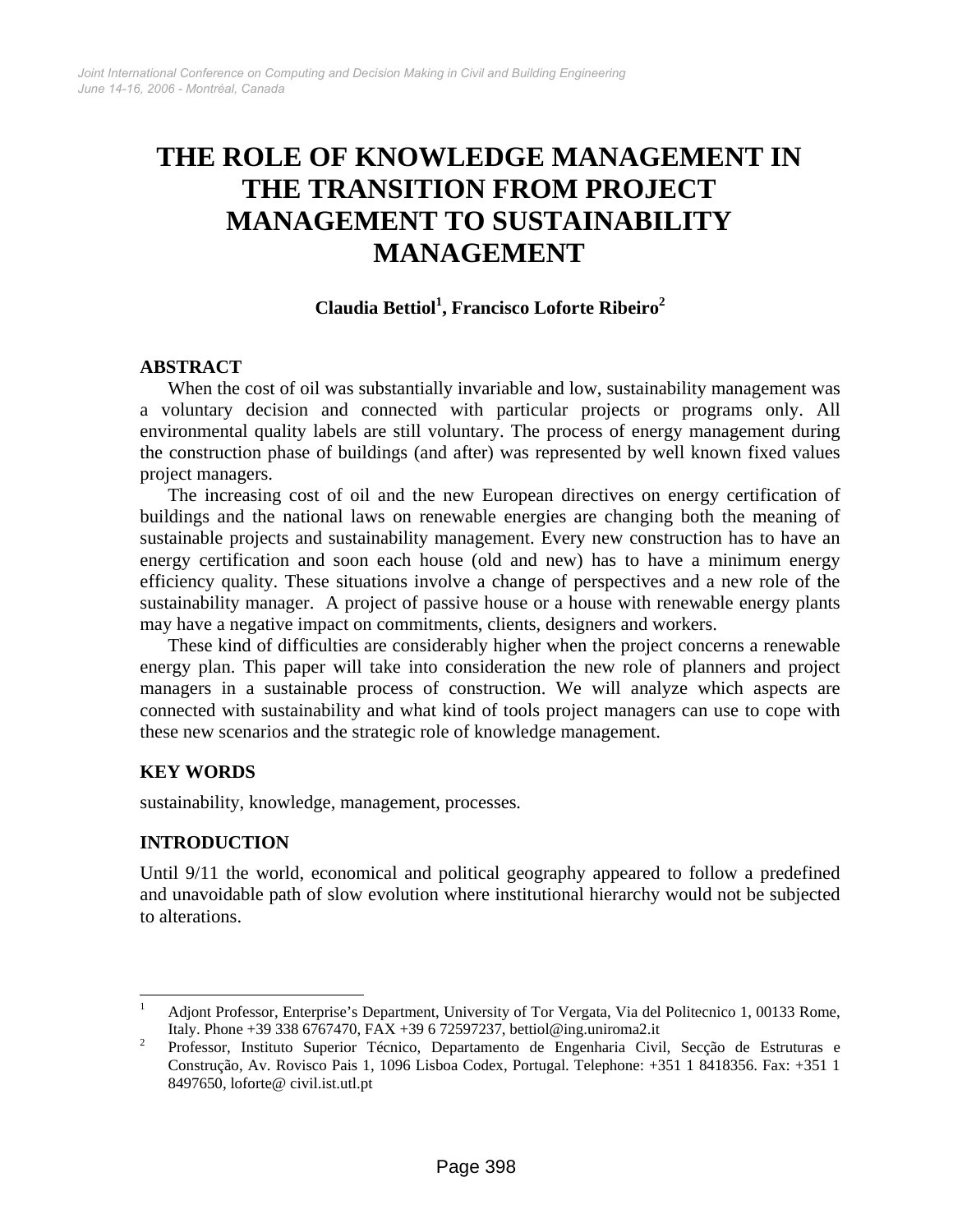From the economical point of view, though, the attack on the Twin Towers, has accelerated the integration process of the Chinese economy in a worldwide context, changing all values of reference.

Almost immediately after the tragedy, China was admitted to WTO (World Trade Organization), speeding up the process of its economy becoming occidental. From 2005 on China is in all aspects an international accredited commercial operator and this has modified economical geopolitics.

The impetuous growth of China and its neighbour land India, together with the lack of some raw materials in these nations have confused local economies of all countries in the world (Weber Maria, 2003).

The first example of the effect of their presence is the increase of the price of iron for construction which has occurred from 2003 on.

In two years time the price has centiplied, increasing the cost of all public and private constructions as a consequence.

For example, this situation forced the Italian Government to bring forward a law on extra cost clauses for contracts with private companies, building any kind of public or private construction (Ministerial Decretory 30 June 2005 called "expensive steel")

But beyond any doubt, the most important consequence is the related increase of the price for oil and natural gas. Another important issue to define the frame of reference where to place this report in is the variation in natural gas supply from Russia.

Once more geopolitical modifications have caused , this time induced by the EU enlargement and its oriental relocation (to countries behind the former Iron Curtain), a subtle nerves war between Russia and Ukraine. As a matter of fact, Russia has reduced the supply of natural gas towards countries traditionally "western".

These statements are a clear sign how unthinkable it is to continue being leaders in any field, included that of construction, without having a bright vision of the condition of the framework above (Beck, 2002), space travelling between countries far from our territorial reality.

Today's decisions in Beijing, New Delhi or Caracas influence our lives and the costs of our enterprises directly and immediately, especially when we take into consideration the energy related costs.

China and India have decided to present themselves as one single customer in different international contexts of oil producing countries which means that they have more economical power of influence on energy markets, overtaking even the USA.

Europe is practically inexistent since their energy politics are delegated to single European Nations without having a united energy plans.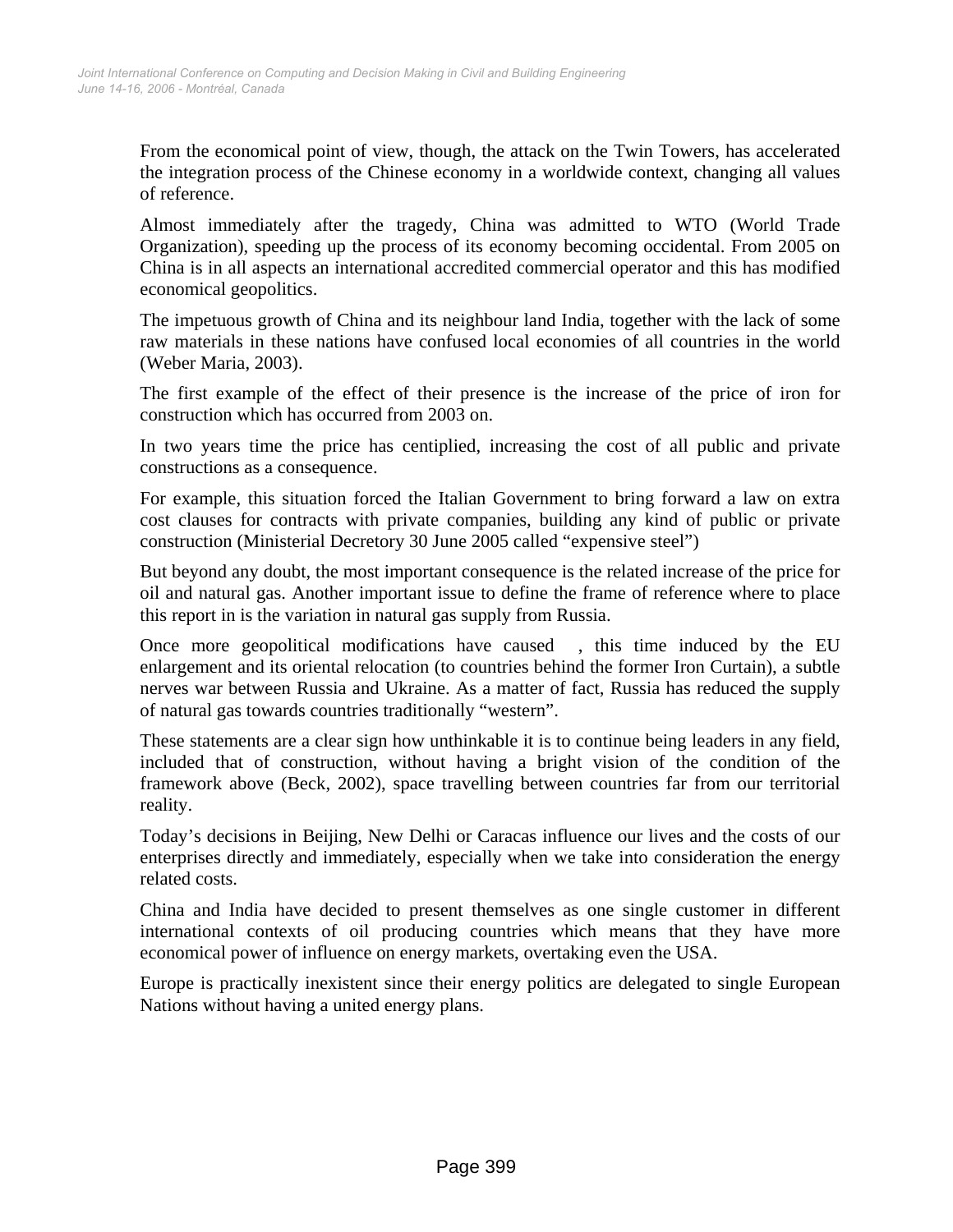### **EUROPEAN DIRECTIVES 2002/91**

In 2000 in Lisbon, the European Commission has signed an agreement following an economic strategic analysis on the future of the world production system.

At this treaty of Lisbon lines for the development of European countries were defined in order to address their efforts in investments along that lines that seemed to be valid in the new world production system being born.

In that occasion, a special taskforce was nominated who will concentrated on the assessment of the realization of what foreseen in the same treaty.

The fundamental of this agreement was that European economy would be rapidly transformed from a manufacturing production based economy into an immaterial production economy, services highly adding value due to knowledge management, and technology.

That the energy question would be strategic so much to European development was not perceived yet. There was an utopic sense of the need to provide more room for experiments with renewable energy sources and hydrogen.

From a survey into the distribution of the consumption of energy performed by both EU (EU Green Paper, 2005) and national researches centres (e.g. ENEA in Italy) resulted that after the oil crises of the 70s the reduction of waste of energy was met in some departments while in others it was not at all.

Especially housing came out as the top energyvore. In homes built in Europe energy efficiency is inconsistent. This factor together with two other aspects rends the situation particularly weak from an ecological and economical point of view.

The first factor is the variation the climate is submitted to which implies hotter summers and colder winters and, as a consequence, more energy is needed for heating and cooling.

The second factor is the transformation of economy in a service economy which results in the closure of big manufacturing plants and the opening of many offices, located just in those buildings with low energetic efficiency described before.

In 2002 EU brought forwards the directives number 91 which should have taken to a range of national laws introducing the concept of energy certification as a reference for local taxes. Later we will also describe some financial instruments which have been identified – especially in Italy, but also in the rest of EU – to give this transformation of economies the incentive towards better energy efficiency.

This directive, in practice, put houses in three different categories (Class A, Class B and Class C) and a extra one for passive buildings.

The energy certificate must be renewed every 5 years and, in fact, any time major changes are made to the house.

This will be a compulsory issue for new buildings while slow adaptation to the standards is foreseen for existing real estate. The total renewal is the obligation to produce energy (at least hot water from solar thermal panels) for all new buildings.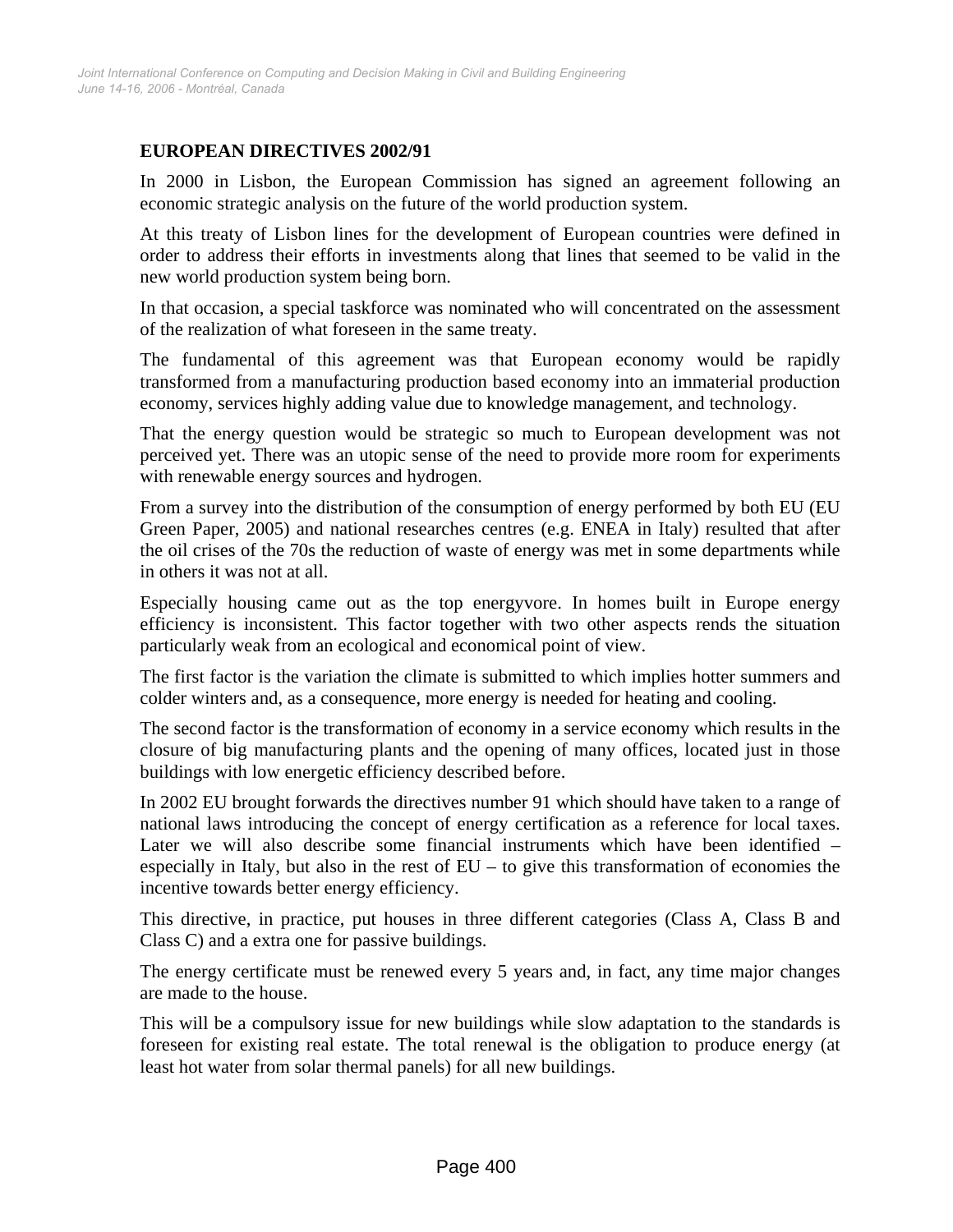In the building sector this law associated with the context of variable in increment of the cost of energy is changing the point of view of local politicians, of the people and, therefore, of entrepreneurs.

Up to a few months ago only the region of Barcelona (Spain) had brought forward its own building standards which were similar to the ones of the European directive (Dall'O', Morimondi, 2003).

In 2004 Lazio Region in Italy brought forward a law which imposed the obligation of solar panels on all new buildings but this kind of examples can be counted on one hand.

# **ECOLOGICAL CERTIFICATION FOR HOUSING**

New markets were already being individualized in order to meet the necessity of introducing concepts linked to energy saving and energy-efficiency in housing.

They are the markets of housing quality aiming at certificates or at the value of a brand to characterize constructions.

Before the introduction of a compulsory certificates for housing the only norms of reference were those of EMAS or ISO 14000 (Guido, Moriani, 2003). They are still a voluntary certification independent from analysis and economical financial valuation.

The idea of EMAS is exclusively linked to respect for the environment and has not achieved the activation of a new market of reference characterized by ecology.

On the other hand, no marketing expert would consider the EMAS logo having those holistic qualities of real individualization to influence decisions of the final users.

From a survey on the kind of consumers that have pursued an EMAS certificate we learn that they are mainly institutions or enterprises which depend on environmental issues, as it is the case for dairy and food industries (De Leo et al. 2003).

From commissioned polls directly from the US Environmental Protection Agency and Department of Energy, the logo Energy Star has its own logic and companies do not follow it for economic purpose only but for marketing reason as well. ENERGY STAR, introduced in 1992, is the U.S. national symbol for environmental protection through energy efficiency, and it is recognized by more than 60% of all U.S. households.

The case of the brand "Energy Star" represents a trade mark jointed to another trade mark.

In the field of construction other experiments have been performed over the last years.

For example in UK houses are being built with trade mark WWF on it, this too used with the logic of brand accessory. The houses belong to a govern program but they are made through a PPP (Private Public Partnership) and follow the trade rules.

In both cases the ecological brand marks have the function to linking the ecologically known trade mark to the original trade mark of the company itself.

Other trade marks are being born under the umbrella of European finance in sustainability sectors. For example, thanks to finances in the Area of the V Framework Programme, a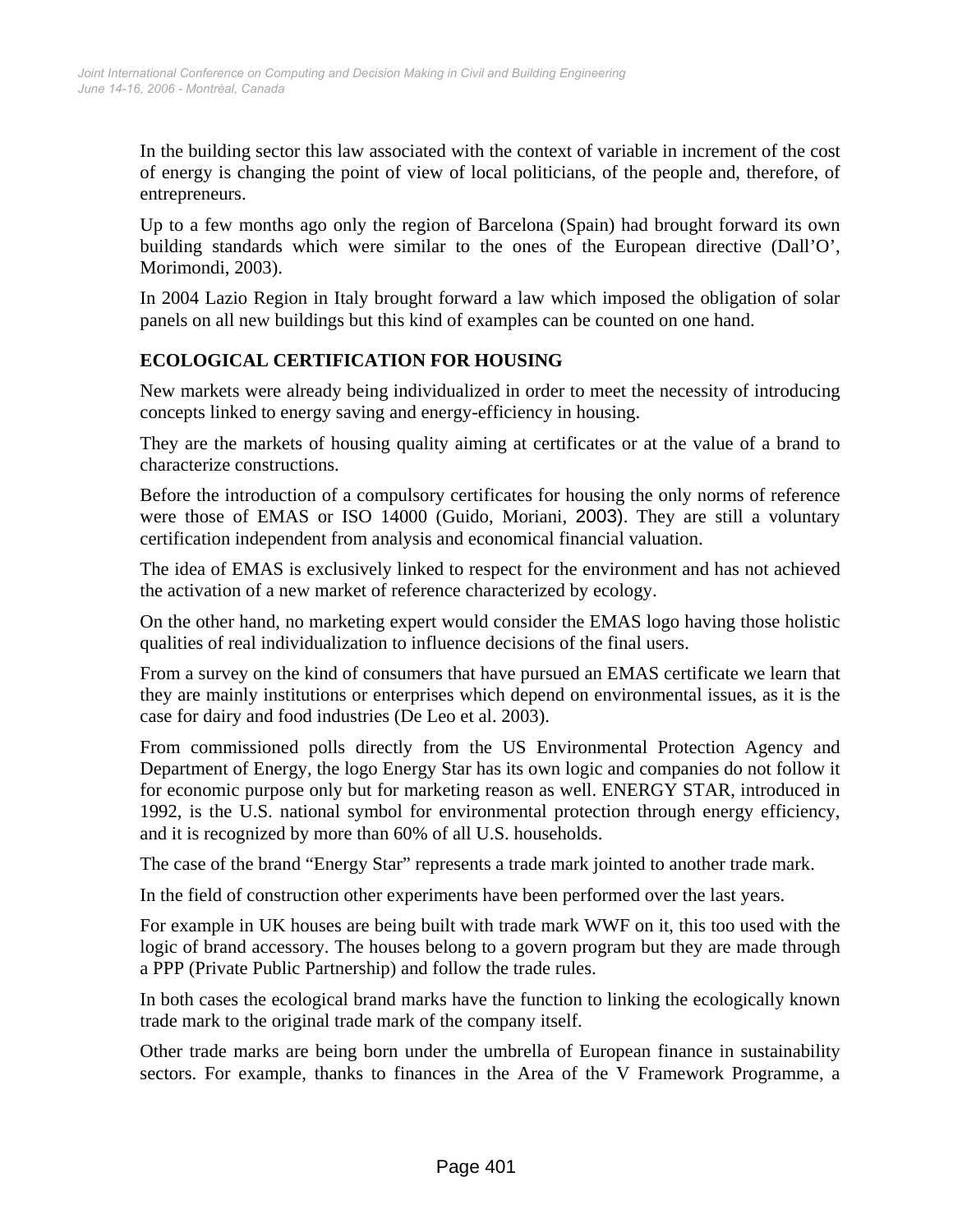group pf Italian cooperatives associated with Danish, German and Swedish, realized a programme called SHE (Sustainable Housing Europe).

Those performances have results in a leadership for the association of construction cooperatives in this market and in experimenting with an own trademark as well. Thanks to this programme the construction cooperatives have also become favourite liaisons for the Italian Ministry for the Environment in the field of bioarchitecture and energy efficiency.

### **TOWARDS A SUSTAINABLE CITY**

For the moment we have described the present framework – even if recent – where planners and project managers of construction companies and, more generally speaking all who are in some way connected with territorial transformation operate.

Whoever has a complete perception of this framework is able to understand the present and to move about in this complexity. This knowledge enables managers to perform short-term tasks and to conduce economic operation with short-term revenue, to manage the construction of a product but not the management of the entire job from the project to authorizations to the completion and even its management. Substantially, this knowledge does not make him a leader with his own view of future evolution. Let us try to focus on the possible evolution of the framework of reference described above.

Seen the quintuplication of oil and gas prices in three years, it is easy to understand how this weighs ever more on family balances. If we do not want to reduce family expenses on energy and communication (ISTAT) we have to operate in a way that houses are efficient energy users (A Class or passive) and also we have to start thinking of compounds that is energy isles.

With reference to ENEA data again, but referable to any context, a 30 % of all energy produced is lost in its way from the site of production to the place of consumption. Big production plants are production efficient on the one hand, but on the other hand they waste much which is more evident when we relate it to the cost of raw materials (oil or gas).

Renewable energy is extremely easily found (sun, wind, biomass, fides) and still low efficient in production. In practice it still suffers of absence of transformation process engineering. Its main use proves, therefore, to be a contiguity of production units and final users.

This representation is called "energy island" to explain the ideal cycles of production and use. It is clear that this peculiarity rends renewable energy interesting, especially where by geographical and geo-morphological difficulty the final consumer is almost unreachable (Dierna, Orlandi, 2005).

We have some examples related to islands (Chan, 2002) as that of Iceland economy of which is being converted into one totally depending on hydrogen and where the production of hydrogen cells is becoming one of the world's biggest (Maack and Skulason, 2006).

There are simpler examples such as those in hundreds of Greek isles which geographic position facilitated a massive application of solar energy. There are also examples for the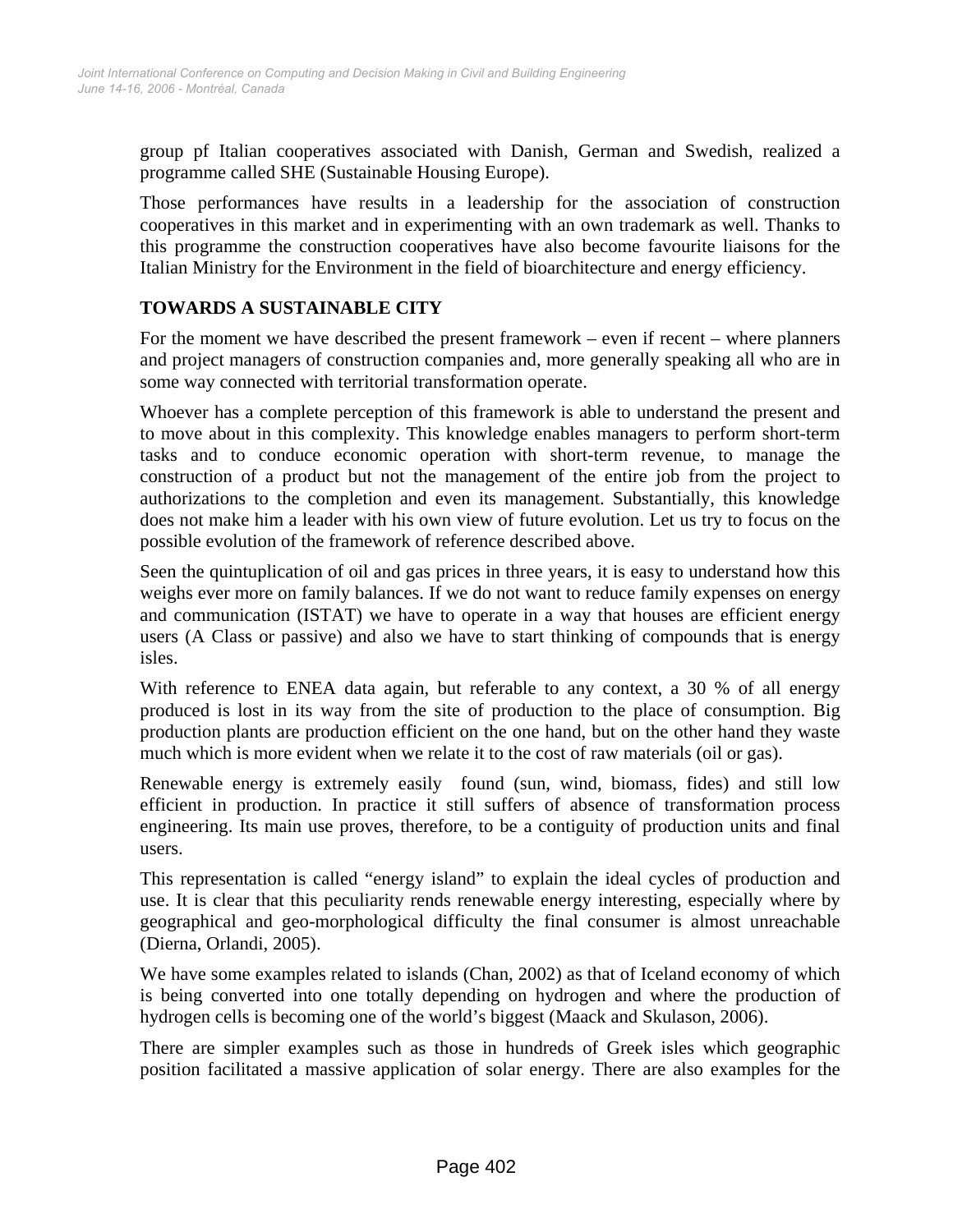future as Madeira in Portugal and Ventotene Island in Italy where a program taking to Zero Emission has started recently.

Amplifying this prospect to the urban sector of building we understand that the next step will be planning and realization of "urban energy island", sustainable quarters.

Such a quarter can be compared to a self-producing energy centre, comprising the sale of this energy outside the quarter and in all ways optimized energy efficiency of its buildings.

EU equals energy efficiency to a sort of renewable energy. It is not just a case that its Agency for financing this matter was called IEEA – Intelligent Executive Energy Agency.

The first examples of urban realization are already "working" in the Netherlands one of the leader countries in this sector, in Germany, Austria and UK. We can quote the case of the Zero Emission quarter BedZED, in London (Schibel, Zamboni, 2005).

What makes these energy islands interesting is not only their planning or their urban and installation realization but also the managing organization of relationship among single users and of local utilities and with skilled territorial administrations in many aspects.

The strategic organization of agreement between the different partners who have different goals, is not a comprehensible task for a classical project manager who is concentrated on the technical realization of the project.

This task needs a view of the whole of the island and of its links with the context of reference.

This is a holistic view and at the same time a Dialogic Thought that means the capability to maintain the duality inside the whole (Morin, 1993).

### **THE EVOLUTION OF THE DIRECTIVE**

The future renewal of norms – as emerged from the statement above – will go in the direction of realizing sustainable quarters. In order to be one of the main characters of new processes of construction, that will be outlined, the leadership must have this before their eyes and be able to catch the signs of the change.

We will try to see what these signs are, with reference to EU politics. Analyzing the DG TREN (Directione Generale Transport Energie) website we can understand that DG have acquired a series of management and communication instruments to keep up with this transition process.

Until today the VI Framework was aimed at laying down the foundations for a fragmentized dissemination of knowledge in the territory. The VII Framework is being born with the goal to unify all experiences in distribution to favour the creation of one sole system capable of delivering a new sector of industries and enterprises. It is interesting to perceive how the words diffusion and management cannot be dissolved anymore.

As a matter of fact, in the area of energy efficiency and the implementation of renewable energies it is not possible to divide the times of communication and the one of projection.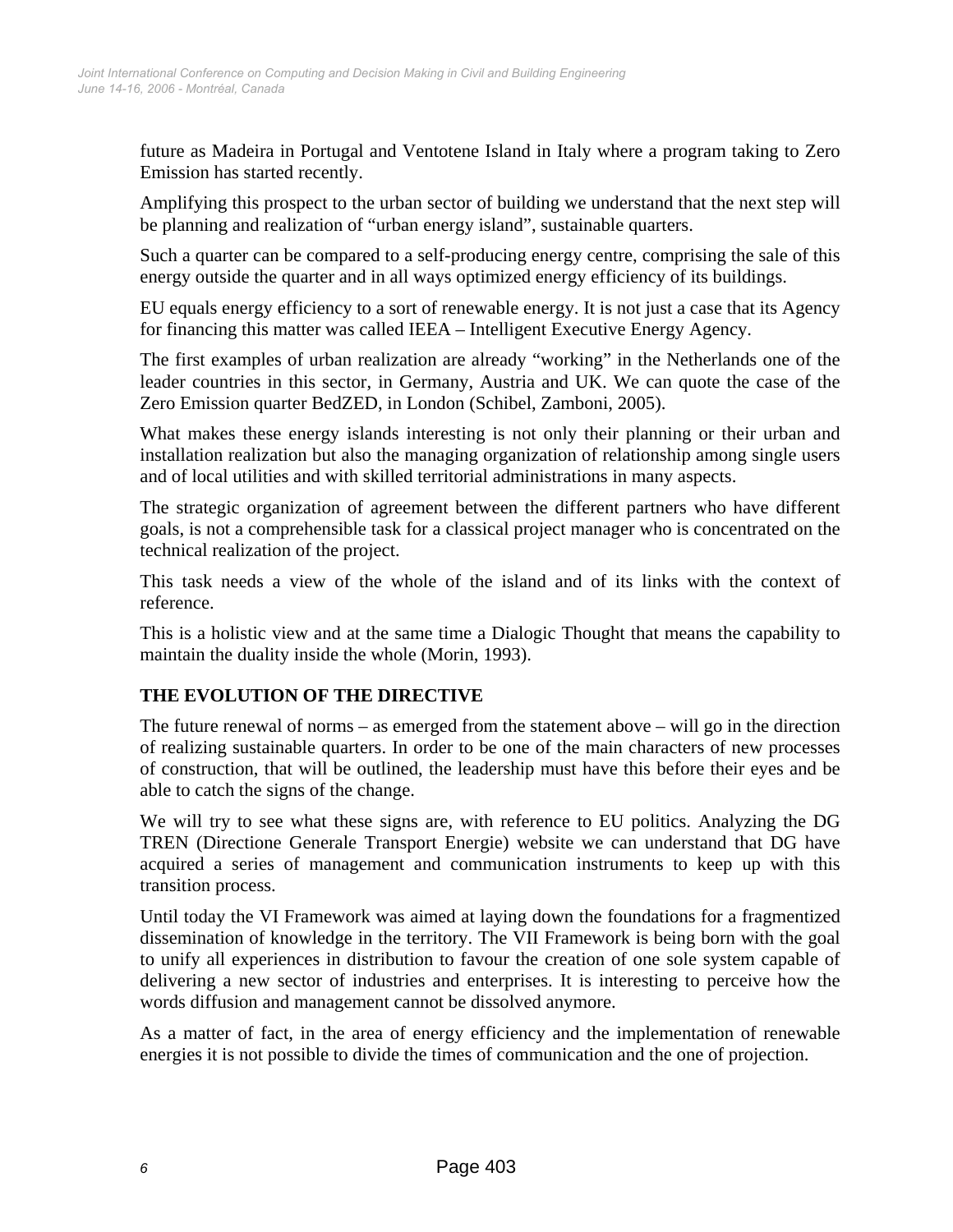The two phases are tightly interconnected: the management and the organization of all new characters involved in managing of (energy) islands need strong participation that can be obtained only by means of correct management of knowledge.

The organization of the process does not stop at the completion of the construction of a plant anymore but it continues with its management. The process of building is stretched naturally, including both the production of the building and the production of energy. As a consequence, the phase of engineering weighs as much as the one of energy engineering.

The system changes dramatically the role of the project-manager who used to think that her or his work was complete at the opening of the work she or he had helped realizing.

On the other hand, as from the stage of projection, not only the management of construction but also the role and the organization of the aggregate of people who will manage it need to be considered (Young et al. 2005).

The project manager should stay by the side of the future managers in the organization of their own production unit (for example a building in a sustainable quarter can be compared with a production unit). At the same time she or he has to grow to become a weak strategic consultant, such as defined by several scholars (De Maio, 1994).

## **ECOLOGICAL FOOTPRINT, LCA, CO-GENERATION AND TRI-GENERATION**

In the title of this paragraph we want to communicate the natural way from philosophical aspects of choices - aspects which are linked to the respect for the environment – towards aspects connected to the technical realization of these choices.

These double aspects represent also a different perception of the problem by different nations depending on their democratical evolution. The problem of the conversion of energy production towards forms of renewable and efficient energy (or the intelligent use of energy) is perceived in a different way in the West and in the East, in the USA and in China (Bettiol, 2005). Pragmatism and idealism.

To be true the more pragmatic approach is met in oriental countries and in California. Their pragmatism is due as well to the awareness that real industry linked to renewable energy sources has still to be born. For this reason no industry is in a supermizing or monopolizing position. The first industries to empower themselves of the first position will be able to benefit by this position. On the contrary, of what we could have supposed if in Western countries we are linked more to philosophical questions, in oriental countries they have a practical vision linked to pragmatism. While in western countries we speak of ecological indexes, specific ministries for renewable energy are created in oriental countries: real task forces.

The ecological footprint is an index created by William Rees e Mathis Wackernagel in 1990 and updated continuously by them. This index is used to connect lifestyle and consumption of a population with the quantity of nature needed to keep them up for ever. This quantity of nature express in hectares of territory per person comprises both natural resources necessary to maintain that type of life and consumption ( e.g. fields to produce wheat, trees for paper, space for construction of buildings, etc..) and environmental spaces needed to degrade waste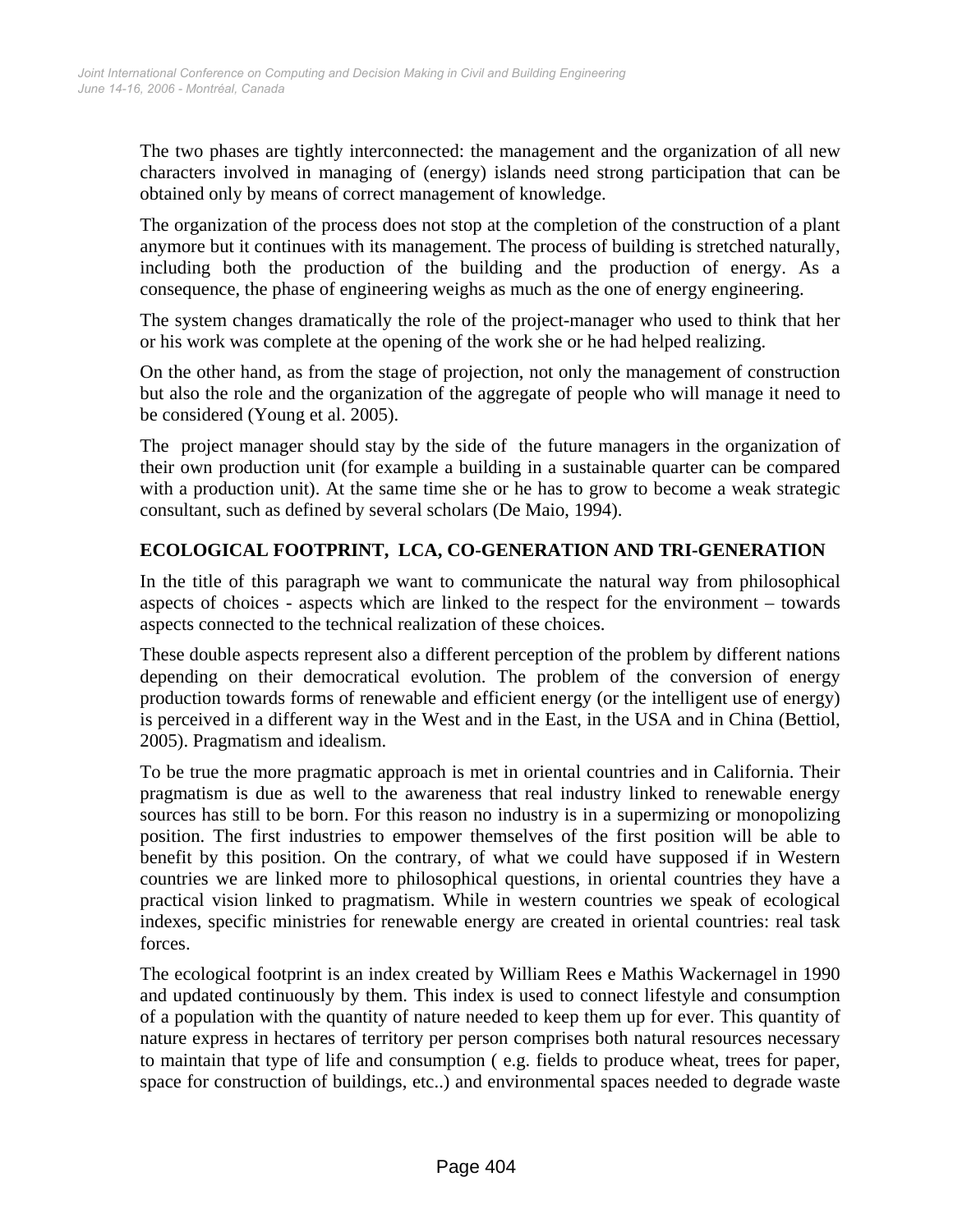(e.g. hectares of forests to absorb CO2 produced by cars). In practice the index represents the weight (expressed in hectares) that a population has on the environment (Chambers et al., 2002).

It is interesting to compare the index with "productivity per person" or "bio-capacity" of the territory occupied by the population under survey. From the point of view of ecological balance when the index is inferior to bio-capacity it is all right but if it is higher we have to start worrying because this means that the population under survey consumes resources from territories beyond their borders.

Welfare does not correspond necessarily to the fix value of the population: an American, Dutch or an Italian have reached a comparable level of welfare but gain different indexes anyway. This makes us think that we can work on reducing the index of a population without decreasing their grade of welfare.

Let us imagine that we plan a new more equal society: in this case we can start from a known average value (compatible with demographic growth) of circa 1,8 hectares per person. There are many systems and technologies to respect environmental balance: from energy saving to car sharing, to car pooling, from the consumption of local produces to the production of adjustable manufacts, without a cost of "use and throw".

The ecological imprint as main index for its politics of sustainability has recently been adopted by Wales.

Other than the ecological imprint, there are new concepts or ways to plan that can be taken into consideration. This can be done both to gain environmental sustainability and economical questions connected to the cost of energy.

The first aspect is LCA (Life Cycle Analysis) which comprises computing energy inside the entire life cycle of a product, from its creation until its delivery back to nature as waste.

On the other hand we must take into consideration products aggregated to various form of energy as the thermal and the electrical one.

In this case we refer to Co-generation and to Tri-generation. In both cases the vision of the total building and managing a plant goes beyond traditional borders and arrives to an optimum solution that involves subjects which are foreign to the project.

We can take as an example the connection between a plant of industrial energy generation to the tele-heating in a residential quarter.

As we can see the project manager is asked to have a vision which is not bordered by space and time with his client and his project but goes across borders into the territory.

### **GREEN ECONOMY**

We will not analyze economic aspects linked to the different way to conceive environmental transformation or construction engineering we have described above. We cannot understand the concept of "lack of richness" until we reflect on the branch of economic studies that are in action to define goods that are not directly economic but that represent a condition of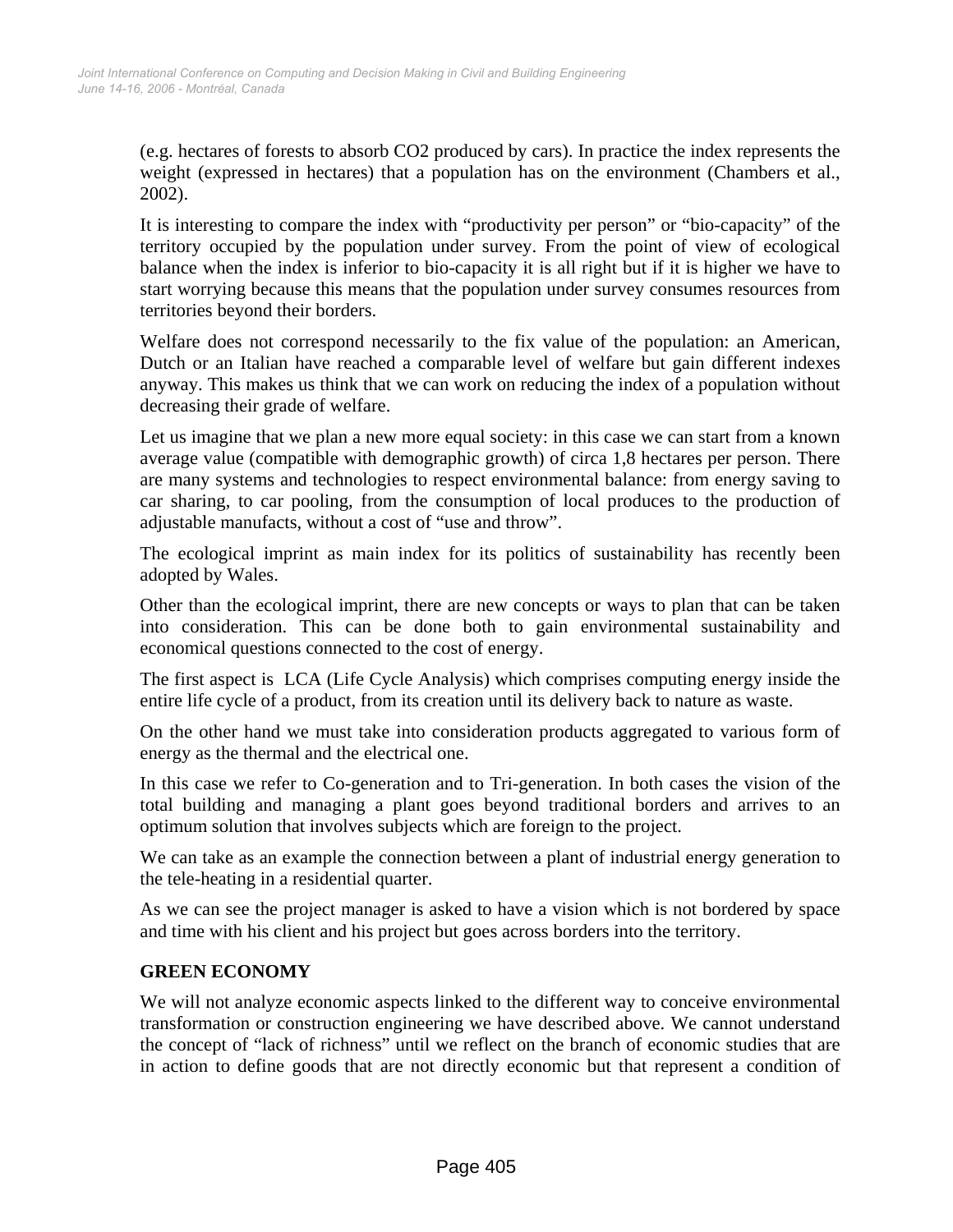welfare. This branch of economics has the name of "Economy of happiness" which is subject to discussion inside adaptation to a system of welfare properly the way from welfare to wellbeing.

For example the payment of retirement (exclusively economic richness) does not guarantee the wellbeing of people anymore and Nations have to ask themselves how to improve the quality of life of its inhabitants (Grozinger, Panther, 2003).

The concept of lack of richness can be divided from the attempt to define and maybe modify conditions of wellbeing that are an alternative to economic richness. It is not a case that the Theorem of Coase is the basis of a cultural revolution in environmental and juridical fields.

In the environmental field the research for an alternative battle against pollution in an exclusively repressive way by the police has taken us to the definition and the approval of the Kyoto Protocol. The protocol is a voluntary agreement but it is based on the property of air quality.

Juridically speaking, the economic analysis of rights has started trying to find a balance between Common Law and Roman Law. The development and the adhesion of forms of alternative dispute resolutions, called also Negotiation, started from the Theorem of Coase.

Following negotiation, rights can be structured as to remove impediments of private agreements that could reach the optimum on their own.

But it is research (voluntary, in this case as well) of alternative creative solutions that is the enormous cultural treasure of negotiation that can take us to the condition of lack of richness. It might be better to name this the annihilation of economic misbalance.

The revolution started with the Theorem of Coase is still going on and is conducting a cultural revolution in environmental sectors that is known as "from Environmental Law to Environmental Justice" (Suchman, 2005). This means that if demagogically the laws have sometimes been written imagining perfect situations where ecological systems are created that became unnatural in their statics but their application may happen by following steps agreed on through ongoing negotiations.

In other words: when mankind with his laws substitutes the creator and dreams of being able to construct micro ecological systems apart from the global context wherein he performs his considerations and his environmental measurements, he describes rather an utopia than a real practical way. In philosophical terms we could say that the laws should mirror public ethics

(Viano, 2002), these ethics represents a target that is difficult to meet. It is then that we can make the idea that we can arrive to a perfect solution (utopia) for a step by step improvement without being accused of non fulfilment.

Without this opening provided by the possibility to consider the lack of richness, the sole possible situation would be total paralysis. For example, when the clearance of a polluted site is expensive, no society is apt to pay and they will prefer to incur the risk of penalties and hide the pollution and wait.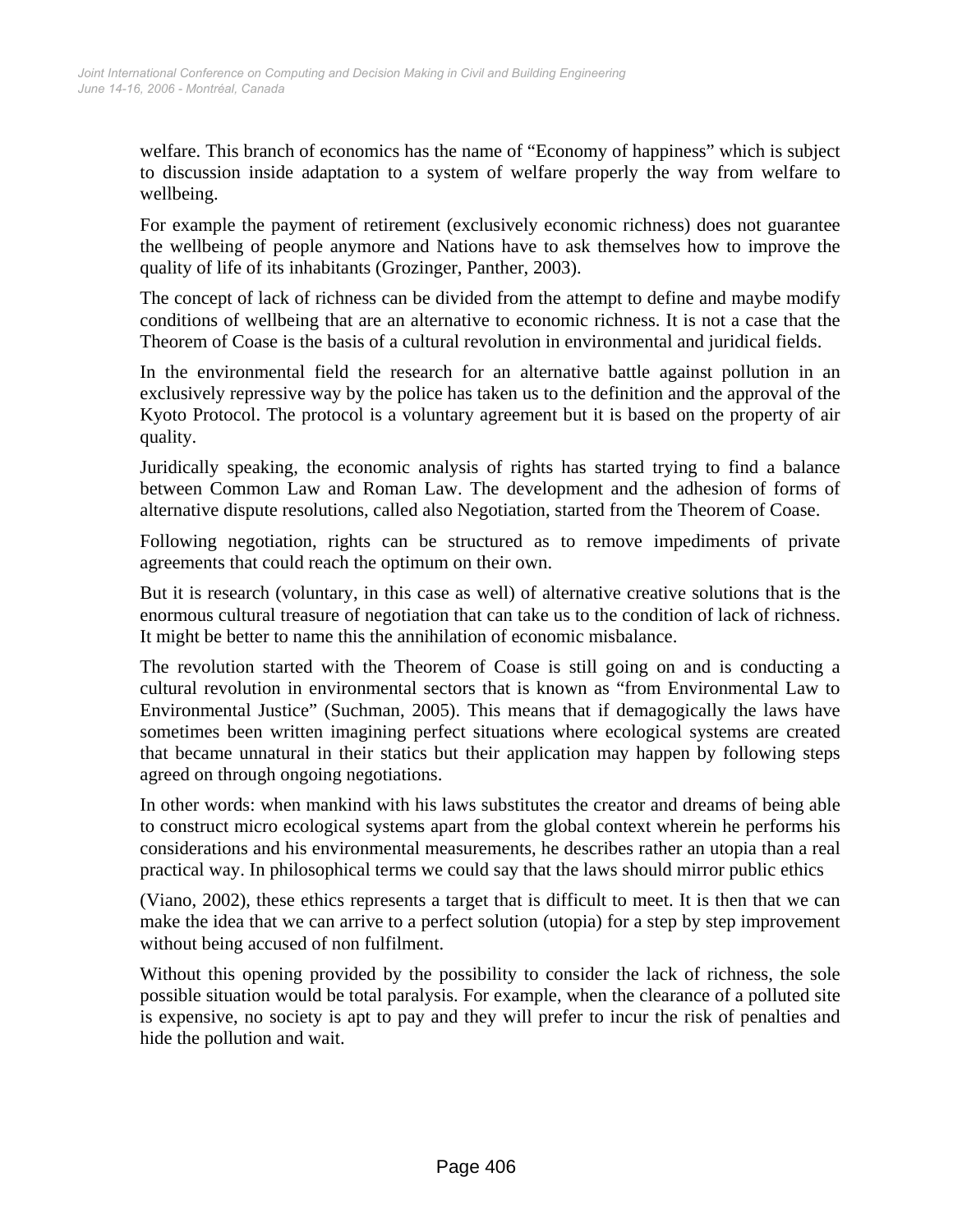The alternative is that the community pays the cost of clearance or to introduce an agreement of retribution on pollution clearance that does not have the aim to eliminate the problem but to border its negative effects. This is the basis of the Kyoto Protocol, to give an economic value to the quality of the air.

There is another consideration we have to keep into account in a global context overcoming the former limitation introduced by the definition of a system of reference. The solution of toxic waste has often been that of sending it to third world countries. In a global world we can refer to share ethics and laws that are not the same everywhere.

We could say that globalization represents a connection from a unique n-dimension system to the presence of different n-dimension systems that can find meeting points only adapting to each other.

As a prove of the above, we can remember that the Kyoto Protocol was signed when the number of nations (referring to some geographical and economical characteristics of subscribing nations) reached a predefined quota and not when single States adhered. Only in this case we can refer to the condition of lack of richness.

We believe that at present all western economy is quantifying the lack of richness with all its strength.

### **GREEN FINANCE**

A framework of norms that provide with reinvestment as well as the promotion of the transformation of Theorem of Coase in environmental sustainable constructions has been created. Green Trade was born after an exact framework of norms where players can move in (Sen, 2002).

Politicians have a strategic role in development planning. Without these plans markets would not be convinced to invest in solutions without a short time revenue.

The laws of Green Trade want to increment and relocate in time (towards sustainability) The economic convenience of some entrepreneurs choices.

The mechanism of White Certificates, financial shares that have been introduced in Italy and that are under observation of EU, seems to be very interesting. It is a mechanism of reimbursement linked to the world of construction and specifically to the improvement of energy efficiency of present real estate.

These White Certificates represent a novelty also internationally. For 2005-2009 major distributors of electrical energy and natural gas (of 100.000 users or more) have to respect fix yearly quotas of saving energy. In total they should reach 2,9 MMBOE /year (Million Barrels of Oil Equivalent).

The Italian Energy Authority started to recognize legally new kinds of companies for energy services, called ESCO - Energy Saving or Services COmpany- that may develop saving projects. After this realization they will obtain the White Certificates that they can sell to the great distribution companies directly or in the Green Stock Market.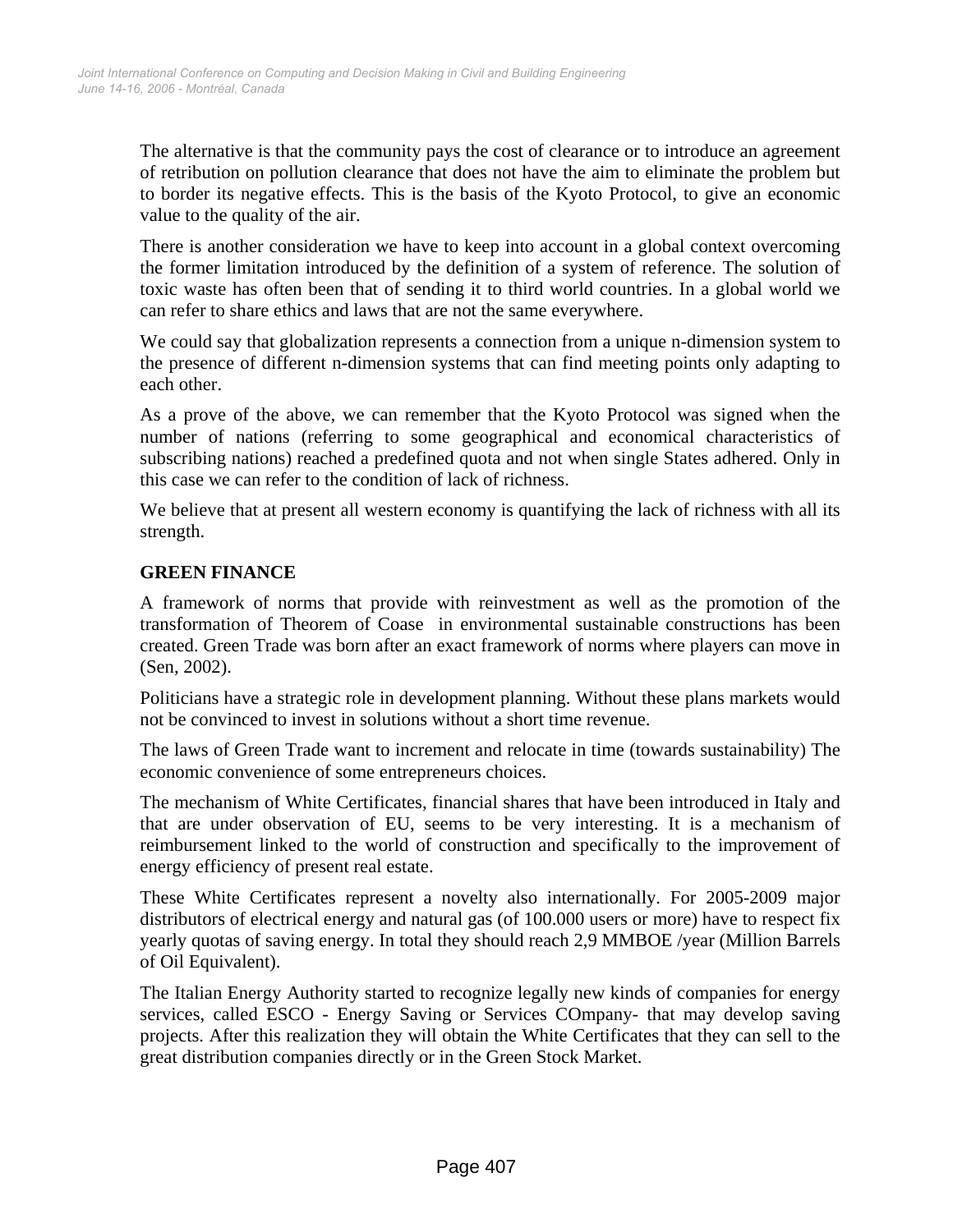From 1 January 2005, the AEEG (Authority for Electric Energy and Gas) has started the exchange of this shares called White Certificates or TEE (Title of Energy Efficiency).

On the other hand, the Green Certificates are yearly shares connected to the production of energy from renewable sources in plants working or empowered as from 1 April 1999, following law 239/04. In this case too there is a law which forced to produce fix quotas of green energy.

For what concerns the effect of the Kyoto Protocol and European Directives on the "Emission Trading", Blue Certificates have been born. Substantially there is another law which fixes a threshold of emission. If the emission of a country is lower than this threshold, the country will have a Blue Certificate. If not it has to buy the equivalent Credit from others in a specific share exchange.

For instance, if a German industry is able to improve its efficiency it can have Blue Certificates and it can sell them.

To complete the framework, Yellow Certificates are being born. They refer to the no-food agriculture, seeded for energy purposes to produce bio-fuel.

## **FROM PROJECT MANAGEMENT TO SUSTAINABILITY MANAGEMENT**

In all definitions of sustainability, from the Bruntland's Report on (1987), there is reference to negotiation and balance between three different aspects that a transformation process is composed of: the economic, social and environmental ones.

To help project managers to be a star in this sustainability production process we need to illustrate obsolescence of the supremacy of homo economicus of Smith which has happened in many western countries. It is difficult to understand this prospect in fast growing countries (like India o China) that are emerging from poverty, but it is especially in China that this is discussed because of its development which is resulting in immense environmental disasters. In many Chinese cities the air is irrespirable to a point that people have to walk with a mask on their noses.

The conjunction of economy and environment is therefore a reality in all governments discussion in all countries of the world (Ortolano et al, 2000).

In eastern counties the question of social sustainability is delayed and is analyzed in USA and Europe. Arriving to extreme situations as in the case of World Commission on Dams which is evaluating the social consequences of the dams. This after many years of their construction. To illustrate the principles of social sustainability, we can quote the evolution of the concept of sustainability in European administration system, quoting the case of Environmental Evaluation.

With the European Directive 2001/42/CE the evaluation of Environmental Impact has become the Strategic Evaluation. This means that for every project several possible future scenarios and their comparison and the choice of a final project solution have to overpass parameters that are not parameters linked to physical measurable indexes must be taken into consideration for every project.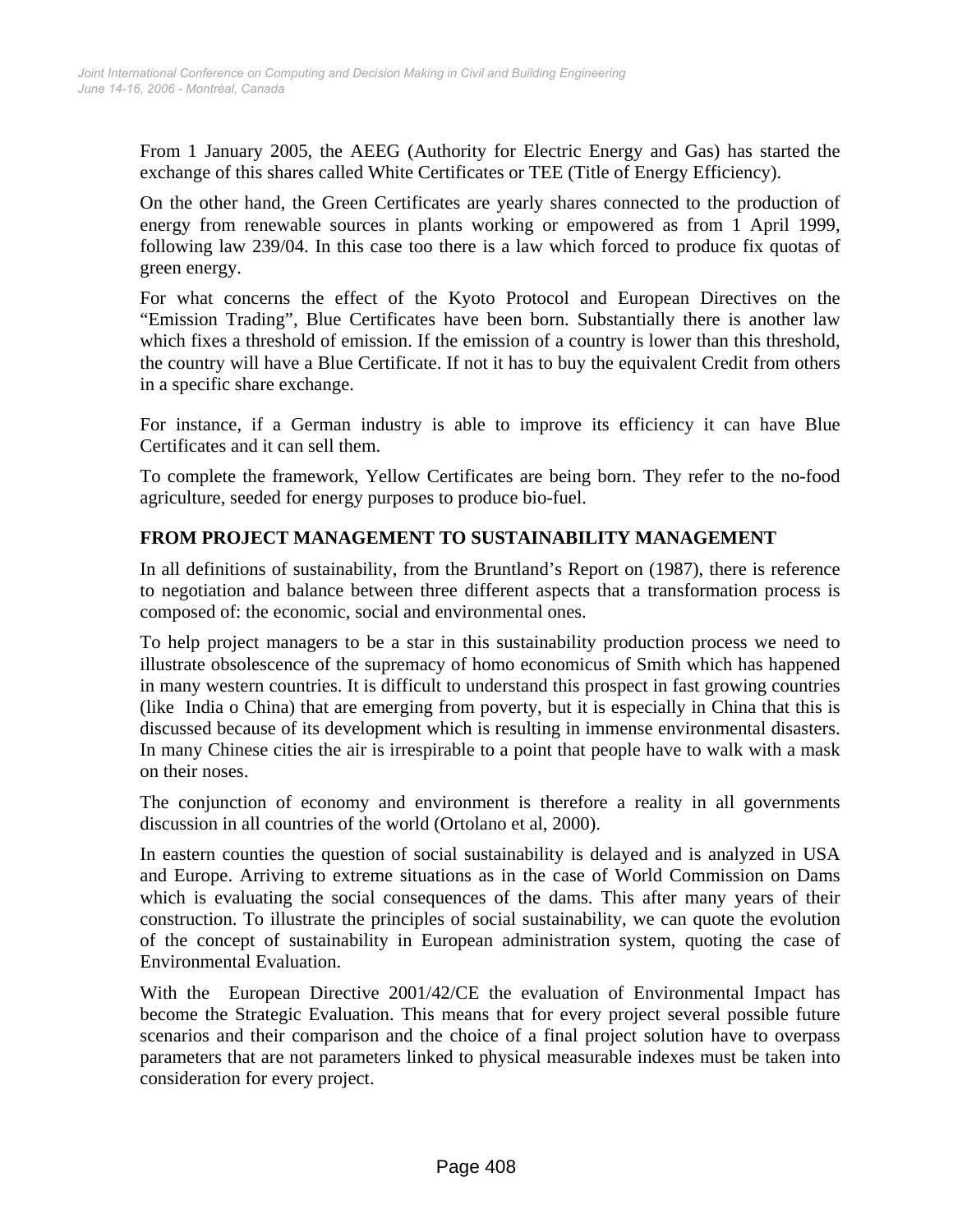To apply this new directive we need to be able to manage a common process of consensus creation within local communities. The capability to foresee social transformation within local communities, the capability to negotiate with the territory.

The speakers of an environmental transformation become a great number and everyone has her or his own language values and believes. Problems of multiculturalism among different players of the process are born. For these reasons a manager has to be a good communicator and a good manager of task forces firstly.

At present many public projects are stopped in Italy by the manifestation of local communities (for instance the rail corridor 5 from Lisbon and Kiev). Many engineers were forced to learn about sociological problems, above all with the NIMBY syndrome - Not In My Back Yard - (Bettiol, 2005).

With this acronyms we describe phenomenon of collective protests that spark against the realization of big projects in the neighbourhood of one's own city or one's own country because of the fright of heavy damage to the environment or to personal health.

The only way to prevent this syndrome is to promote communication and the participation of the communities in the choice of projects. As a matter of facts NIMBY syndrome is often caused by suspicions and ignorance.

Therefore, we can face the NIMBY syndrome but the managers' attention should not focus on the project only but on the relationship it will establish with the local community (both during the construction and the managing of the final work) as well.

This is always more linked to the enterprising world the more the work is being financed by a PPP – a public private partnership.

A process of transformation outlined this way is a part of the management of a complex system and should be faced with a new mentality and the knowledge of new instruments able to support all professionals of the compound and the management of its dynamics.

### **THE ROLE OF KNOWLEDGE MANAGEMENT IN PROCESS MANAGEMENT**

After von Neuman postulates on the homo economicus and after the theory of cost of transition, the organization is seen as a network of transitions between people and groups of people. Its goal is that of adopting a internal structure that allows the lowering of costs of exchange.

The same existence, the size and the capacity of the enterprise will be justified in relation to the minimizing of cost of transition.

The economy of transition costs represents a static and is overall based on the analysis of transition of tangible goods, avoiding the dynamic behaviour of searching for profits coming from internal resources and specific knowledge of the enterprise.

This way, the attention of the manager is concentrated on economic aspects this is the cost of the final product and on transition costs. He works in a socially homogeneous environment composed of people with economic aims. But the idea of enterprising has evolved.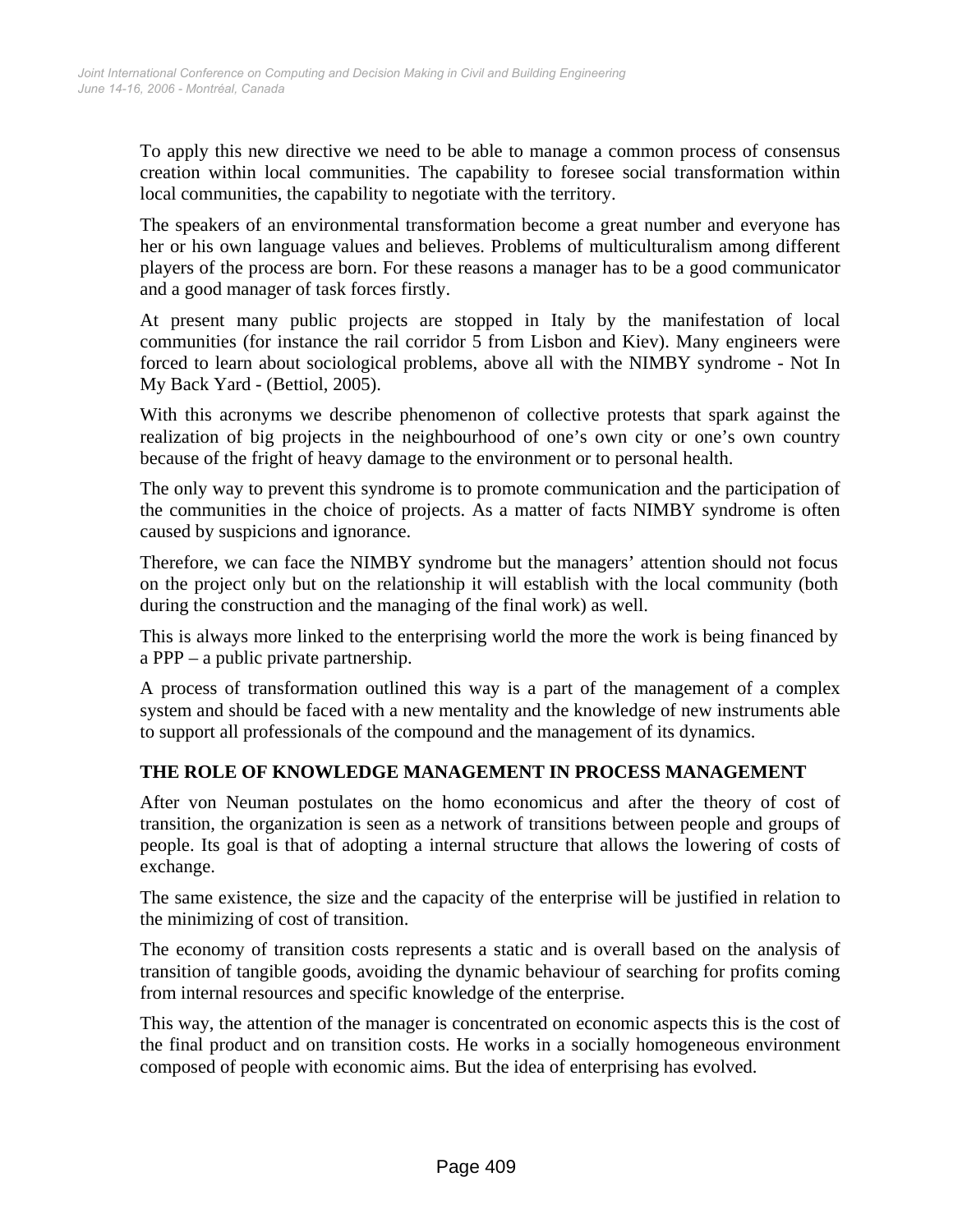Already in 1959 Penrose stated that, when the enterprise develops unique capabilities or resources, this is a consequence of its activity. His theory, the *resource-based view,* sees the enterprise as a collection of resources distributed heterogeneously among enterprises. This way we can understand the human resources of enterprises as the basis of its competitiveness and a main factor to base the income on.

From this point of view, the role of the strategic resource of the enterprise becomes clear even if indirectly, as its knowledge for its special characteristics. The approach to dynamic capabilities developed by Teece, Pisano and Shuen (1997) provides us with a theoretical framework able to integrate different contribution for analysis and action.

The approach to dynamic capabilities states that the competitive advantage depends on the continuous development of knowledge and on the re-configuration of resources and special capabilities of the enterprises. Overtaking the norm management of human resources we arrive at the role of a strategic manager.

But the basis of the new theory belongs to Grant (2002). He describes the new economic environment characterized by the important role of knowledge as a factor of production. The focus on intangible goods (services and brands, patents and reputation), the network, the virtualization and the acceleration of rhythm and the speed of innovation

From what we have stated it is clear that enterprises are not only focalized on products but on some dynamic processes that happen in a network of relationship. A project manager has become a network manager who, in the field of civil engineering of big jobs, becomes a sustainability manager.

This transformation is associated with a cultural transformation in new holistic process.

## **CONCLUSION**

To conclude this essay on the evolution of the project manager we may have to touch the theories on the Creativity. Creativity is placed along a borderline which separates chaos and paralysis, in the complexity any manager has to face.

In this case, chaos is represented by energyvore buildings, cy the loss of competition of entire industrial compounds and high pollution. Paralysis is represented by an attitude of excessive fright of changes and a high level of perception of risks, reason why there is hesitancy about introducing some modifications of today's management systems.

Creativity is at the centre of new vision of enterprise culture which should refer to the process but to the product as well.

At the point we appear to go against the flow current theories (Csikszentmihalyi, 2003) on management engineering that see in organization of process a way of optimising the manufacturing production, increment the vale of its personnel and management of knowledge, at the same time.

However, increase of systems for the production of renewable energy or the construction of houses with big energy efficiency implies the realization of neo prototypes too, and therefore it deals with the management of a new process and of a new product at the same time.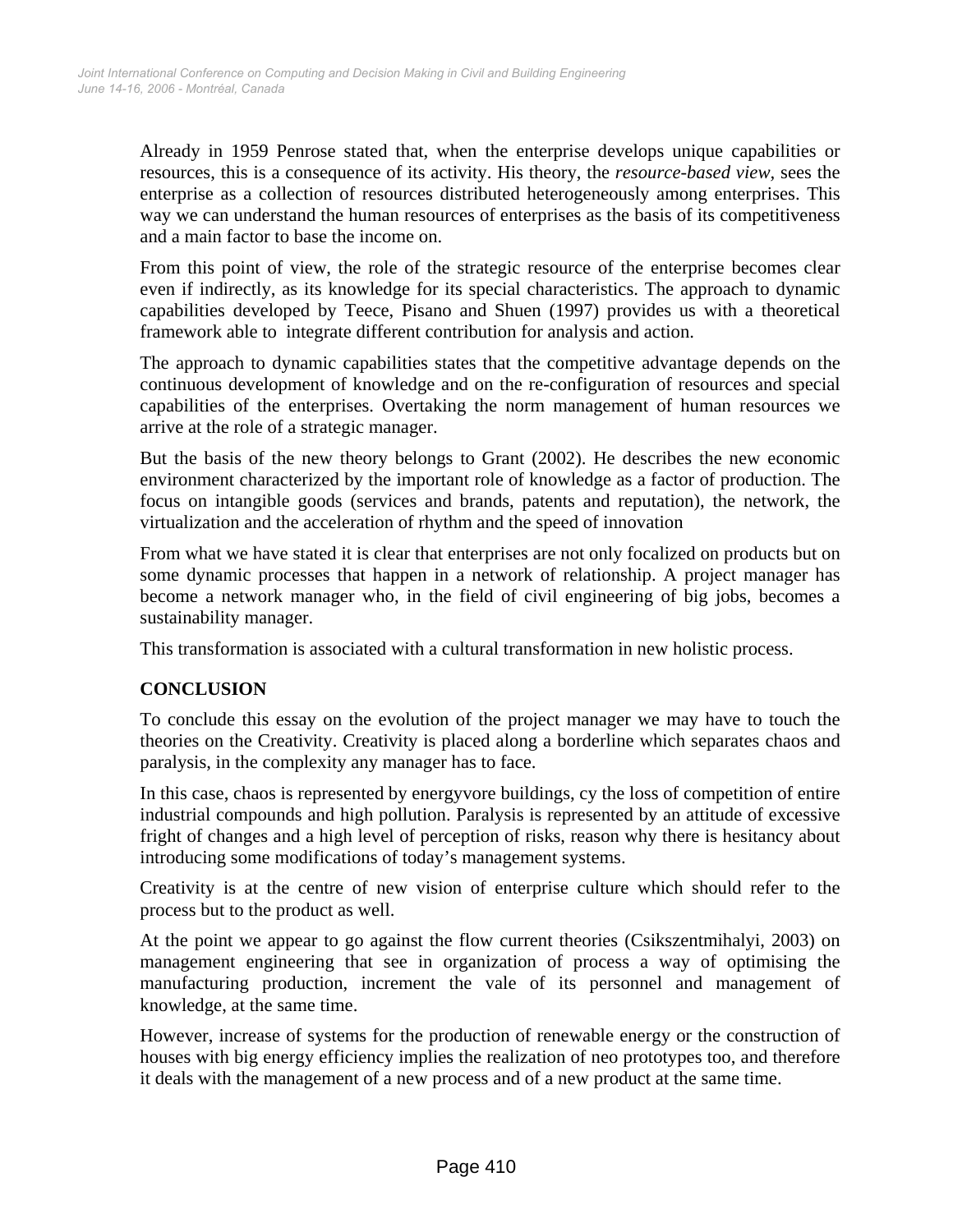For this reason the thought of sociologist Edgar Morin on the complexity results to be ever more interesting. His essay was commissioned by UNESCO and depicts how complexity may be dealt with by a conjunction of technical and humanistic cultures, as accompaniment of process or reorganization of management and processes of reconstruction of technological identity.

We must add that the cultural shocks associated with any kind of change is a natural factor (Griswold, 1997) also when the change is an actual concretisation of the present.

The definition of risk is limited to a subjective perception of a future possibility which always contains a margin of uncertainty.

Some big processes on environmental responsibility have had the paradoxal result of creating a system of the individual held responsible. The single person does not succeed at achieving his own decisional system but within a extremely small context. The space of subjectivity shrinks in favour of the space of collective impositions.

Ant it even more shrinks the capability of a long term vision. For this reason the evolution from project management to sustainability management is becoming a necessity. To recuperate this vision of aggregation that allows us to guide transition processes such as that of traditional homes to highly energy efficient houses placed in compound quarters of green energy.

#### **REFERENCES**

- Beyerlein, M., Freedman, S., McGee, C., Moran, L. (2002). *Beyond Teams: Building the Collaborative Organization.* Jossey-Bass/Pfeiffer.
- Beck U. (2003). *La società cosmopolita. Prospettive dell'epoca postnazionale*. Bologna. Il Mulino.
- Bettiol, C. (2005). *Negoziare il territorio. La gestione della complessità*. Firenze, Alinea,
- Bettiol, C. (2005). *Exogenous and Endogenous complexity* Intellectual Capital. IV Critical Management Conference. Cambridge.
- Bobbio, L., Zeppetella, A. (editor) (1999). *Perché proprio qui? Grandi opere e opposizioni locali*. Milano. Franco Angeli.
- Bruntland. Rapporto del Ministro Norvegese Gro Harem Brundtland alla Commissione ONU (1987) e presentato alla Conferenza di Rio de Janeiro del 1992.
- Chambers N., Simmons C., Wackernagel M. (2002). *Manuale delle impronte ecologiche*. Milano. Edizioni Ambiente.
- Chan G. (2002). *Paper presented at an International Symposium on "Small Islands and Sustainable Development"* organized by the United Nations University and the National Land Agency of Japan*.*
- Coase R. H., (1970). *Social Cost and Public Policy*, in Exploring the Frontiers of Administration 33-44 (George A. Edwards ed., York University, 1970).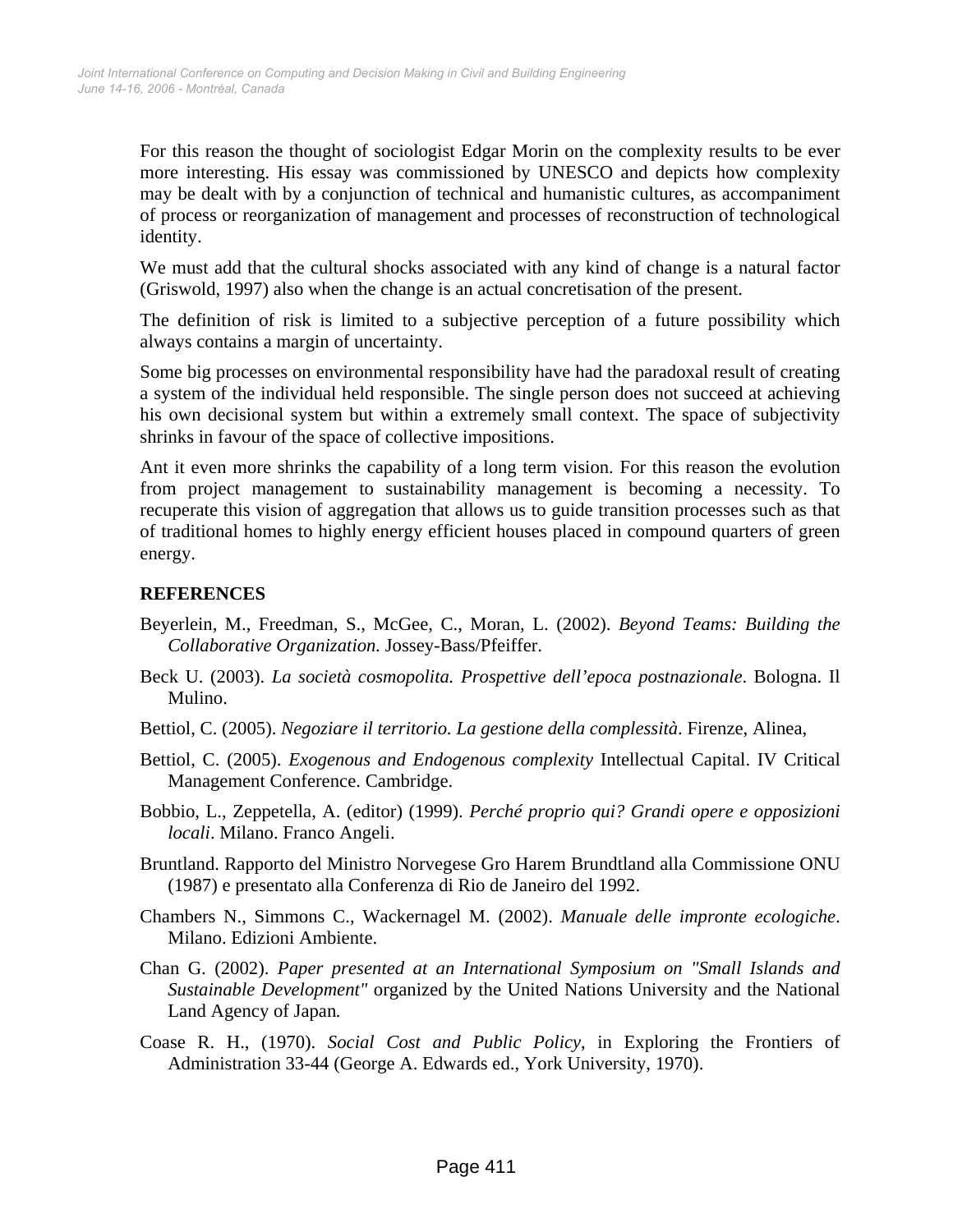Coase R. H. (1977). *The Wealth of Nations*. 15 *Economic Inquiry* 309-325.

- Csikszentmihalyi, M. (2003). *Good Business: Leadership, Flow and the Making of Meaning*. Viking Press.
- Dall'O' G., Morimondi A. (2004). *Il nuovo regolamento edilizio del comune di Carugate cambia l'approccio italiano al solare sull'esempio della città di Barcellona*. N. 4 Aprile 2003 *Monthly Newsletter di ISES ITALIA*. (available at http:// www.isesitalia.it/).
- De Leo G., Gafà R. M., Gaburro F., Amadei P. (2003). *Luci ed ombre di EMAS a dieci anni dal Regolamento CEE 1836/93: quali prospettive per il futuro.* Convegno di Igiene Industriale. Corsara.
- De Maio, A., Bellucci, A., Corso, M., and Verganti, R., (1994), *Gestire l'innovazione e innovare la gestione: teoria del Project Management*. ETASLIBRI, Milano.
- Dierna S., Orlandi F. (2005). *Buone pratiche per il quartiere ecologico. linee guida di progettazione sostenibile nella città della trasformazione* Firenze, Alinea Editrice.
- Elias N. (1987). *La società degli individui*. Bologna. il Mulino.
- ENEA. (2005)*. Rapporto Energia e Ambiente.* Italian Ministry of Environment
- EU DG TREN, (2005). Green Paper on Energy Efficiency (available http://europa.eu.int/comm/energy/efficiency/index\_en.htm).
- Griswold, W. (1997). Sociologia della cultura. Bologna. Il Mulino.
- Grozinger G., Panther S. , (2003). *Income and Happiness: a second paradox and institutional failure?* In the conference "The paradoxes of Happiness in Economics". 21-23 march Milan University of Bicocca Department of Economics.
- Guido M., Moriani G. (2003). *Guida al Regolamento Emas. Il nuovo sistema comunitario di ecogestione e audit.* Milano, Franco Angeli.
- Grant R. M. (with P. Almeida and J. Song) (2002) *An Empirical Test of Cross-Border Knowledge Building*" Organization Science, Vol. 13, 2002, pp. 147-161.
- Hogget T. (ed) (1997). *Contested communities: experiences, struggles, policies.* Bristol. Policy Press.
- Ignatieff, M. (2003). *Impero light, dalla periferia al centro del nuovo ordine mondiale*. Roma. Carocci Editore.
- La Bella A. (2005) *Leadeship*. Milano, Apogeo.
- Lupton, D. (2003). *Il rischio: percezione, simboli*, *culture*. Bologna, Il Mulino.
- Maack N. H., Skulason J. B. (2006). *Implementing the hydrogen economy* Journal of Cleaner production, Vol. 14 Issue 1 pages 52-64.
- MacIntyre A. (1981). *After virtue: a study in Moral Teorie*.
- Moriani E. (2002). *Amministrare l'ambiente. La gestione di un capitale dinamico*. Venezia. Marsilio.